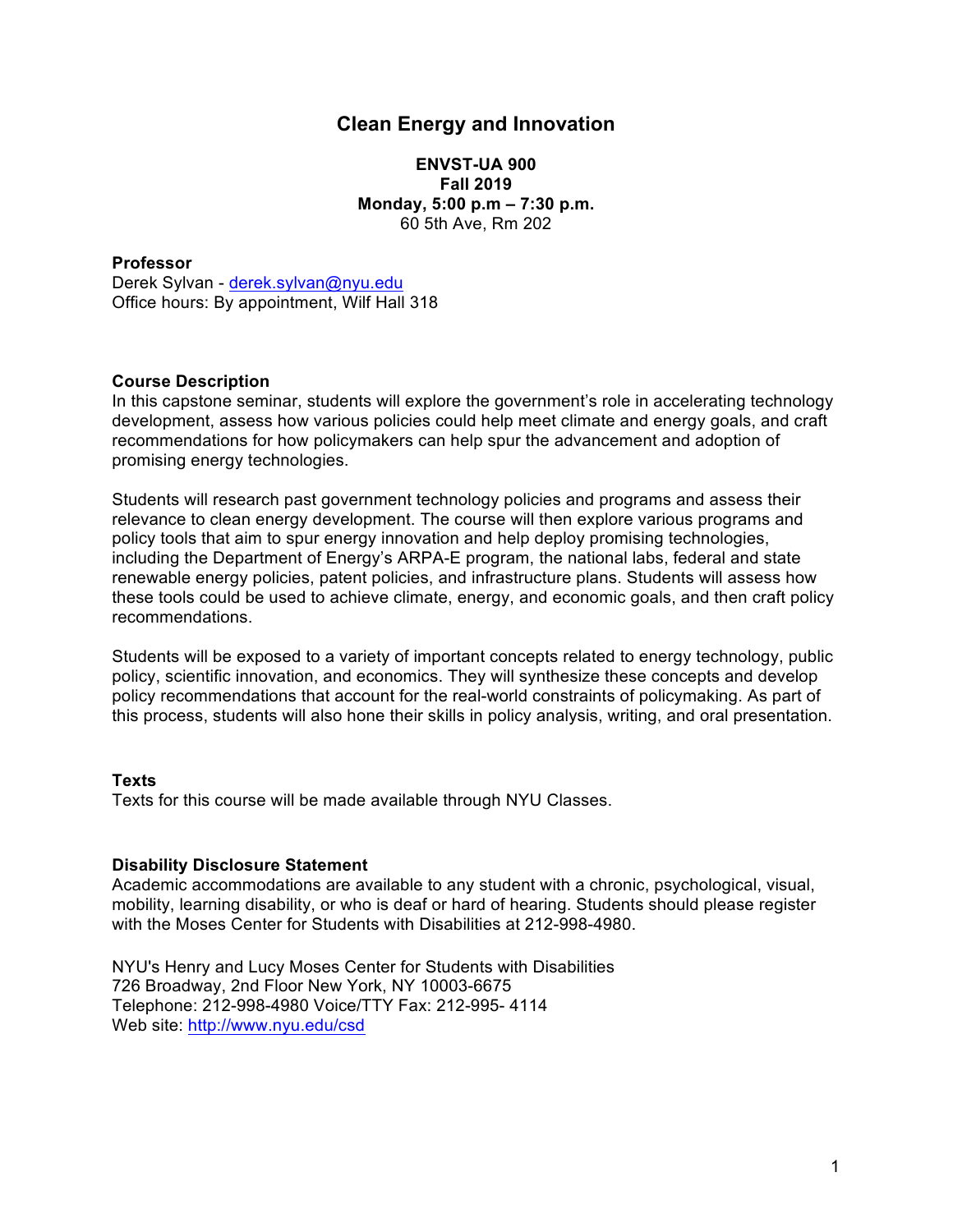#### **Plagiarism and Academic Support**

Plagiarism includes: copying sentences or fragments from any source without quotes or references; not citing every source used in your papers; citing internet information without proper citation; presenting someone else's work as your own; or copying verbatim from any source. Plagiarism often results in failure in the class and referral to an academic dean. You are subject to CAS's guidelines on plagiarism: https://cas.nyu.edu/content/nyu-as/cas/academicintegrity.html.

#### **Requirements**

Students are required to attend every class session and complete all of the assigned reading. In addition, each student will be assigned to a small research team of 2-3 people, and each team will collaboratively be responsible for:

#### • **Compiling research documents on four assigned topics**

- o For each topic, the team should submit a single document that includes:
	- $\sim$  1 page cover note highlighting key findings (can be slightly longer to accommodate charts, etc.)
		- All factual claims must include citations
		- Headings, bullet points, etc. are encouraged
	- Annotated bibliography
		- ~ 3 sources per person
		- Citation (APA style) and hyperlink (if available) for each source
		- Description of content and key data/conclusions from that source
- **Presenting research findings to the class and leading short class discussions**
- **Posting on the course message board as required**
- **Competing a case study on a relevant project/policy** *(completed individually, max 1000 words)*
- **Authoring a policy memo** (max 1500 words)
- **Preparing and presenting sections of the final capstone presentation**.

#### *All written assignments/deliverables (research documents, message board posts, case studies, policy memos, presentations) must be submitted by 10 a.m. the morning of the due date. Please post documents to NYU Classes AND email the document to the professor.*

Late assignments/deliverables will only be accepted if you have a very good excuse and notify the professor by the submission time at the latest. The only exceptions to this policy are at the absolute discretion of the professor and will result in a reduced grade.

#### **Grading Breakdown**

Research documents: 40% Class presentations: 5% Case study: 15% Policy memo: 25% Contribution to capstone presentation/slides: 5% Attendance and participation: 10%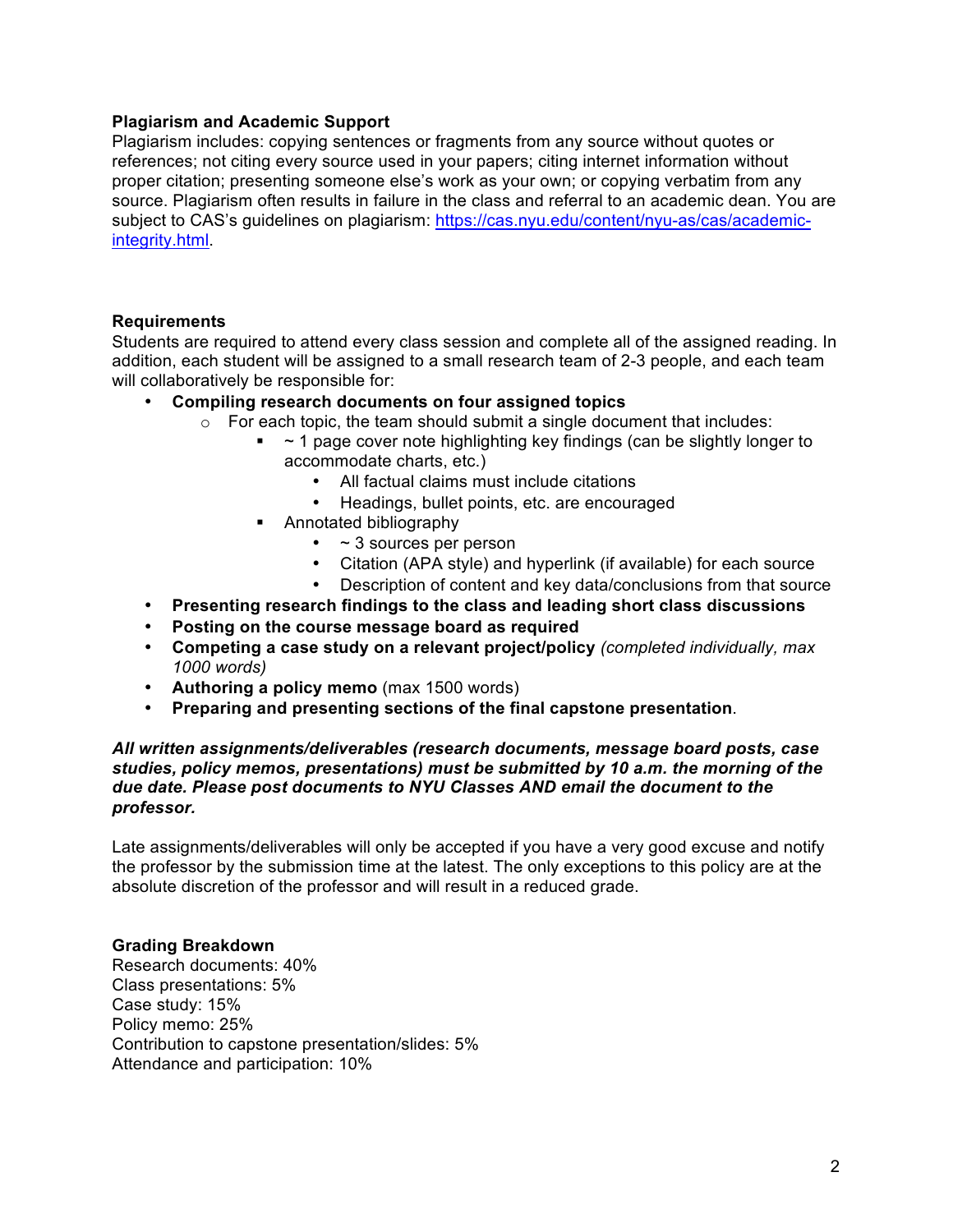## **Schedule**

*(Readings below are to be completed by the class date listed)*

## **9/9**

Course overview and introduction; Understanding the climate and energy landscape; Legislative options for climate and energy policy

## **9/16**

Economics of R&D and federal role in technology development; Past government technology innovation efforts

Readings:

- Yang and Oppenheimer, "A Manhattan Project for Climate Change?"
- Bernanke, "Promoting Research and Development…"
- Mazzucato and Semieniuk, "Public financing of innovation: new questions"
- Mowery et al., "Technology Policy and Global Warming…"
- Stine, "The Manhattan Project, the Apollo Program and Federal Energy…"

Due 9/23:

• Group research document #1 and accompanying presentation

## **9/23**

Current state of key clean energy technologies; Innovation policy risks Readings:

- IEA, "Renewables 2018" Executive Summary
- Kolbert, "Can Carbon Dioxide Removal Save the World?"
- LaVine, "Battery Powered: The Promise of Energy Storage"
- Levi, "The Hidden Risks of Energy Innovation"

## **9/30**

Technology-push programs and policy tools; Patents Readings:

- Zaidi, "Advancing the Frontiers of Clean Energy"
- ACS Energy Letters, "ARPA-E: Accelerating US Energy Innovation"
- DOE, "ARPA-E: The First Seven Years" (skim)
- DOE, "Loan Program Office Financial Performance"
- DOE, "Annual Report on the State of the DOE National Laboratories" (skim)
- Bettencourt et al., "Determinants of the Pace of Global Innovation…"

## Due 10/7:

• Group research document #2 and accompanying presentation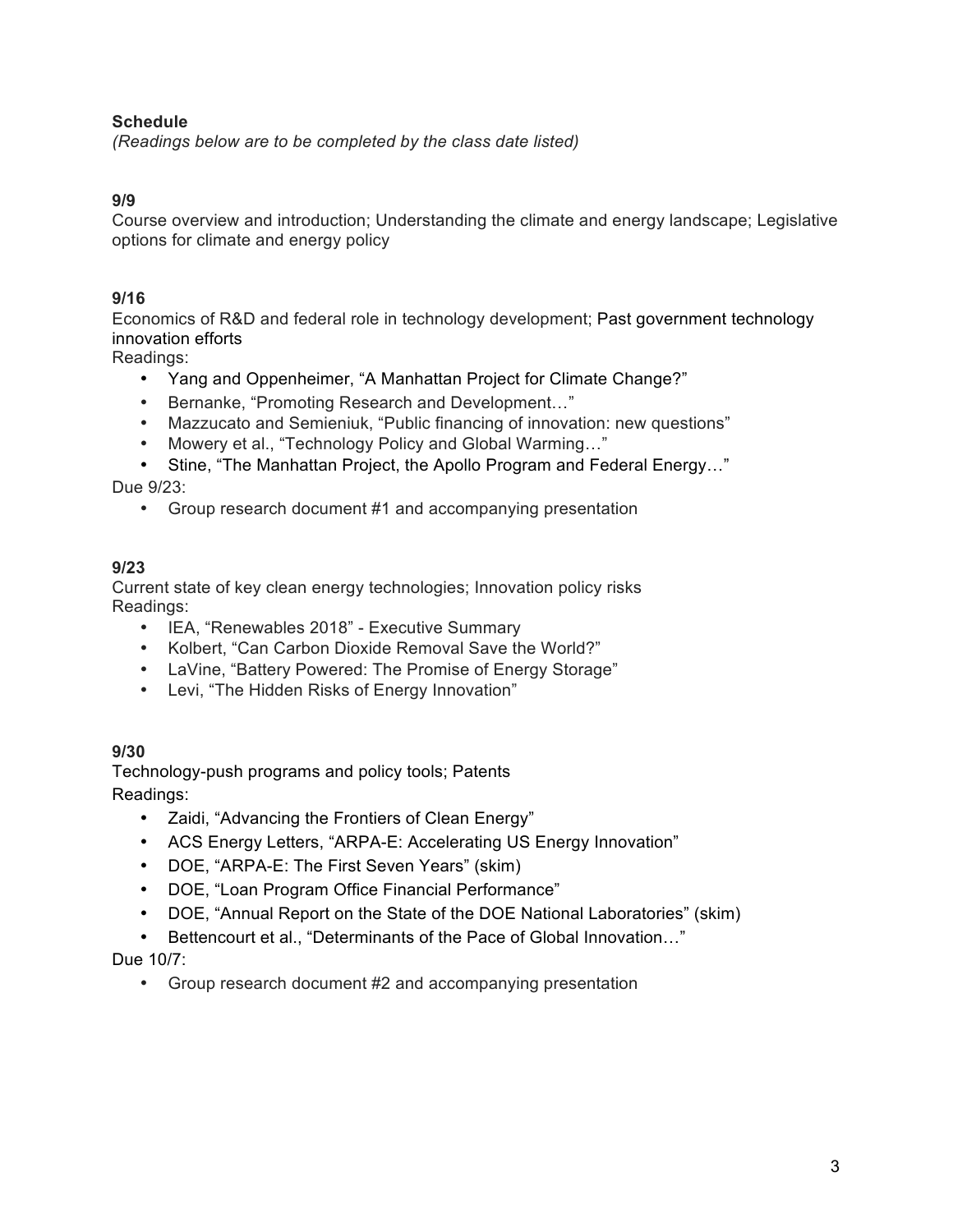# **10/7**

Demand-pull policy tools, deployment, and market adoption Readings:

- Hansen et al., "Beyond Technology Push vs. Demand Pull…."
- Gaddy, "The Innovation vs. Deployment Debate in Energy…"
- Kaufman and Gordon, "The Energy, Economic, and Emissions Impacts of a Federal US Carbon Tax"
- National Governors Association, "State Strategies for Advancing the Use of Energy Storage"

Due 10/15:

- Group research document #3 and accompanying presentation
- Case study topic choice (individual assignment)

# **10/15 – NOTE: NO CLASS ON MONDAY 10/14; CLASS WILL BE HELD TUESDAY 10/14**

Green infrastructure, jobs, and multiplier effects

Readings:

- Vickerman, "…Economic Benefits of Transport Infrastructure Investments"
- EPA, "The Economic Benefits of Green Infrastructure: Case Study"
- Jones et al., "Job Impacts of California's Renewable Portfolio Standard"
- Institute for Policy Integrity, "Does Environmental Regulation Kill or Create Jobs?" Due 10/21:
	- Group research document 4 and accompanying presentation

# **10/21**

International competition and cooperation Readings:

- CEMAC, "Benchmarks of Global Clean Energy Manufacturing"
- Buckley & Nicholas, "China's Global Renewable Energy Expansion"
- Ferris, "Energy Storage is America's Industry to Lose"

Due 10/28:

• Completed case studies (individual assignment)

# **10/28**

Energy politics and goal setting; Developing policy recommendations Readings:

- MIT, "The Future of Solar Energy Summary for Policymakers"
- Center for Carbon Removal, "Carbon Removal Policy: Opportunities for Federal Action"

Due 11/4:

- Case study presentations
- Policy memo outlines